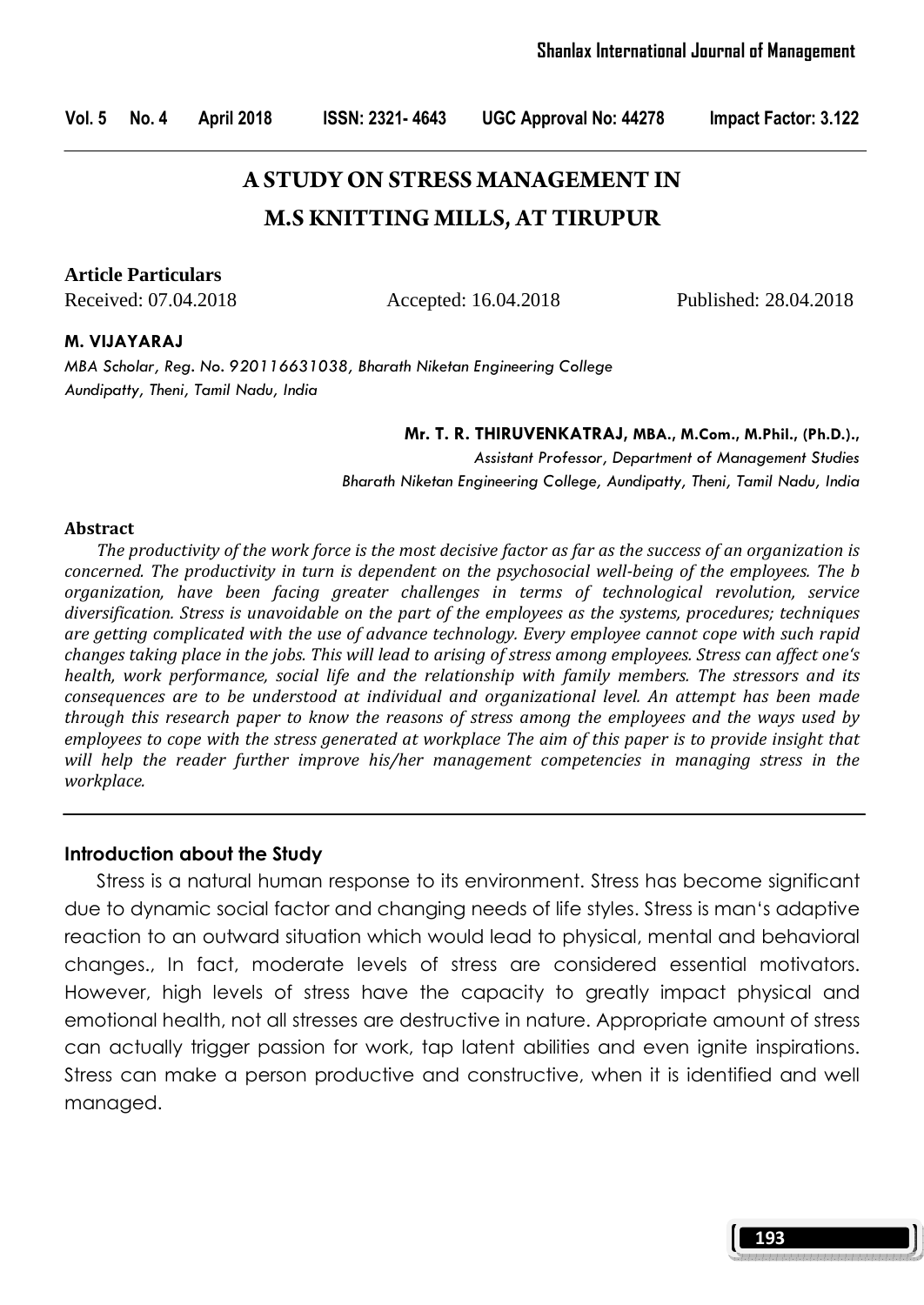# **Stress**

 The common expression for stress is "tension" one is said to tense, when there is some anxiety, some fear whether for desirable things may happen, whether something may go wrong, etc. It is a state of discomfort felt the mind and experienced by the body, when there is tension, the body may become weak.

 Stress is the "wear and tear" our bodies experience as we adjust to our continually changing environment; it has physical and emotional effects on us and can create positive or negative feelings.

# **Definition**

 Stress is defined as a response of the human body to a felt need. When one is hung and there is an urge to eat food, the body is in a state of stress, which disappears when the need is fulfilled.

# Types

Two kinds of stress

# **Eustress**

 This is the condition in which there is drive and effect to fulfill the needs, motivation is high. Achievement is seen as possible. The situation is challenging. Stress disappears when the need is fulfilled.

# **Distress**

 This is condition when the a sense of helplessness in being able to achieve. The feeling is of frustration. There is no success. May be, there no attempt even, because success is seen as impossible? The stress condition remains.

- Stress as physical reaction
- Stress as psychological reaction

# Level of Stress

There are four basic levels of stress symptoms

- The first is the normal individual response and is characterized by increase heart beat rates, increased blood pressure dilation of pupils. Sweat in plumps and reduced activity in the stomac.
- At the second level, there is more irritability, shttering and stammering, difficulty in concentrating restlessness, lake of appetite and tendency to increased smoking or drinking for those habituated.
- At the third level, there would be more headaches, stomac aches, seating, insomnia, depression etc.
- Fourth level would be, characterized by ulcers, strokes, alcoholism, drug addiction, psychosis etc.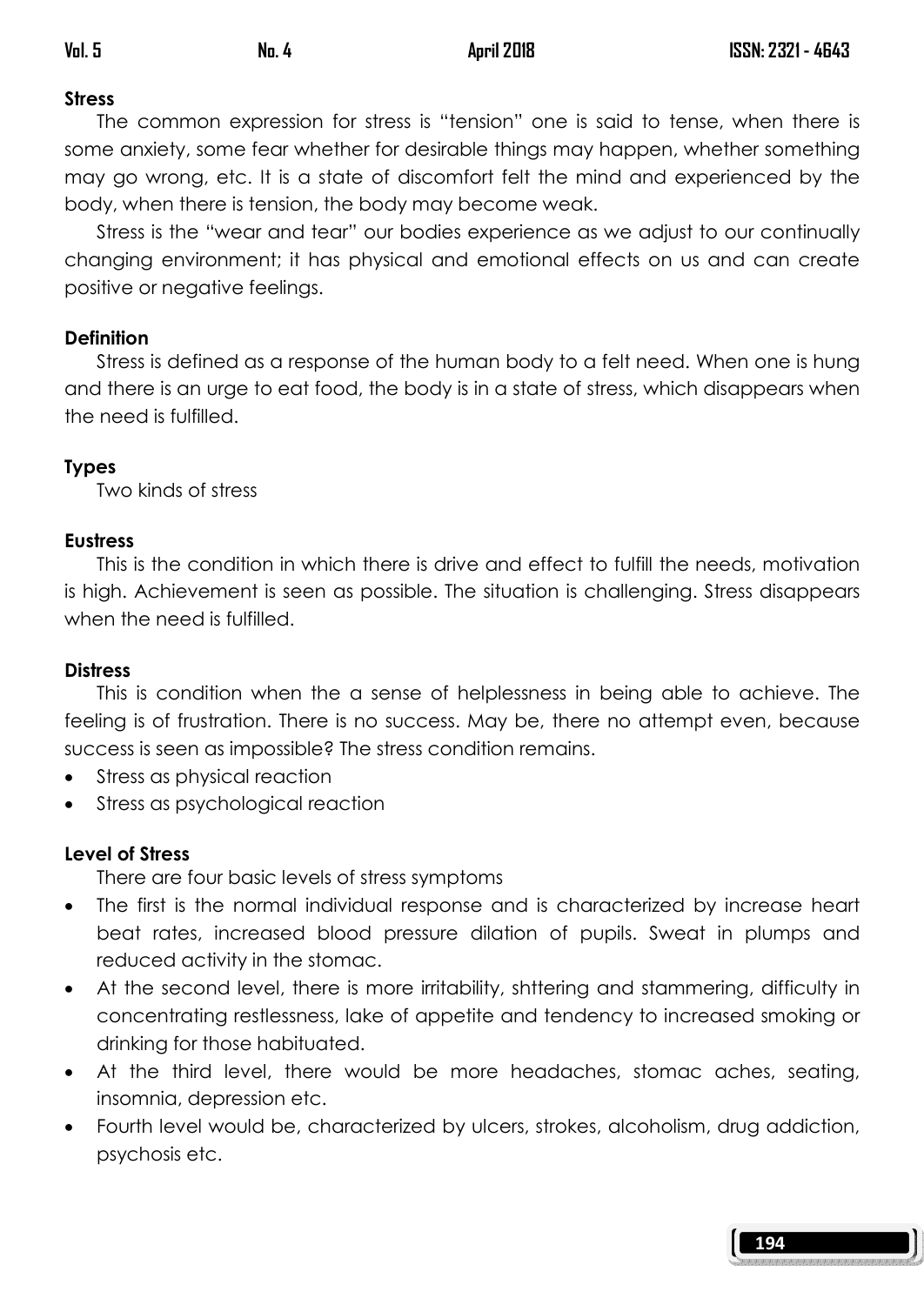#### Objectives of the Study

 Generally objectives are the basic forces which enable a man to achieve his life goals.

#### Primary objective

To study Stress management at M.S KNITTING MILLS TIRUPUR.

#### Secondary Objectives

- 1. To identify the existence of work stress in the employees.
- 2. To study the stress level of the employees.
- 3. To study the various causative factors influence work stress.
- 4. To suggest the ways to reduce stress of the employee in the M.S KNITTING MILLS TIRUPUR.

#### Scope of the Study

 The present world is fast changing there are lots of pressures and demands at work. These pressures at work lead to physical disorders, stress refers to individual's reaction to disturbing factor in the environment. Hence this study would help the organization to know the factors of stress and to reduce the stress in employees. Since it is a well-known fact that healthy employee is possible employee.

#### Limitations of the Study

- 1. This study is applicable to the M.S KNITTING MILLS TIRUPUR.
- 2. The sample size is restricted to only 100 employees due to time and cost constrain.
- 3. The employees were reluctant to give correct information.

#### Company Profile

| <b>Company Name</b>    | M.S. KNITTING MILLS, TIRUPUR        |
|------------------------|-------------------------------------|
| Year established       | 1992                                |
| Status                 | active                              |
| Standards              | BSI                                 |
| Authorized person      | N.Somasundaram                      |
| Company Age            | 26 Years                            |
| Address                | no.4/285 Jawaharnagar,              |
|                        | Murugampalaiyam Ring Road, Tirupur. |
| Pin                    | 641687                              |
| State                  | Tamilnadu                           |
| Annual General Meeting | Wednesday 30 September 2015         |
| Phone no               | 0421 2216082, 2217558               |
| Export Type            | Manufacturer Exporter               |
| <b>Product Name</b>    | <b>Knitted Garments</b>             |
| Email                  | info@msknittingmills.com            |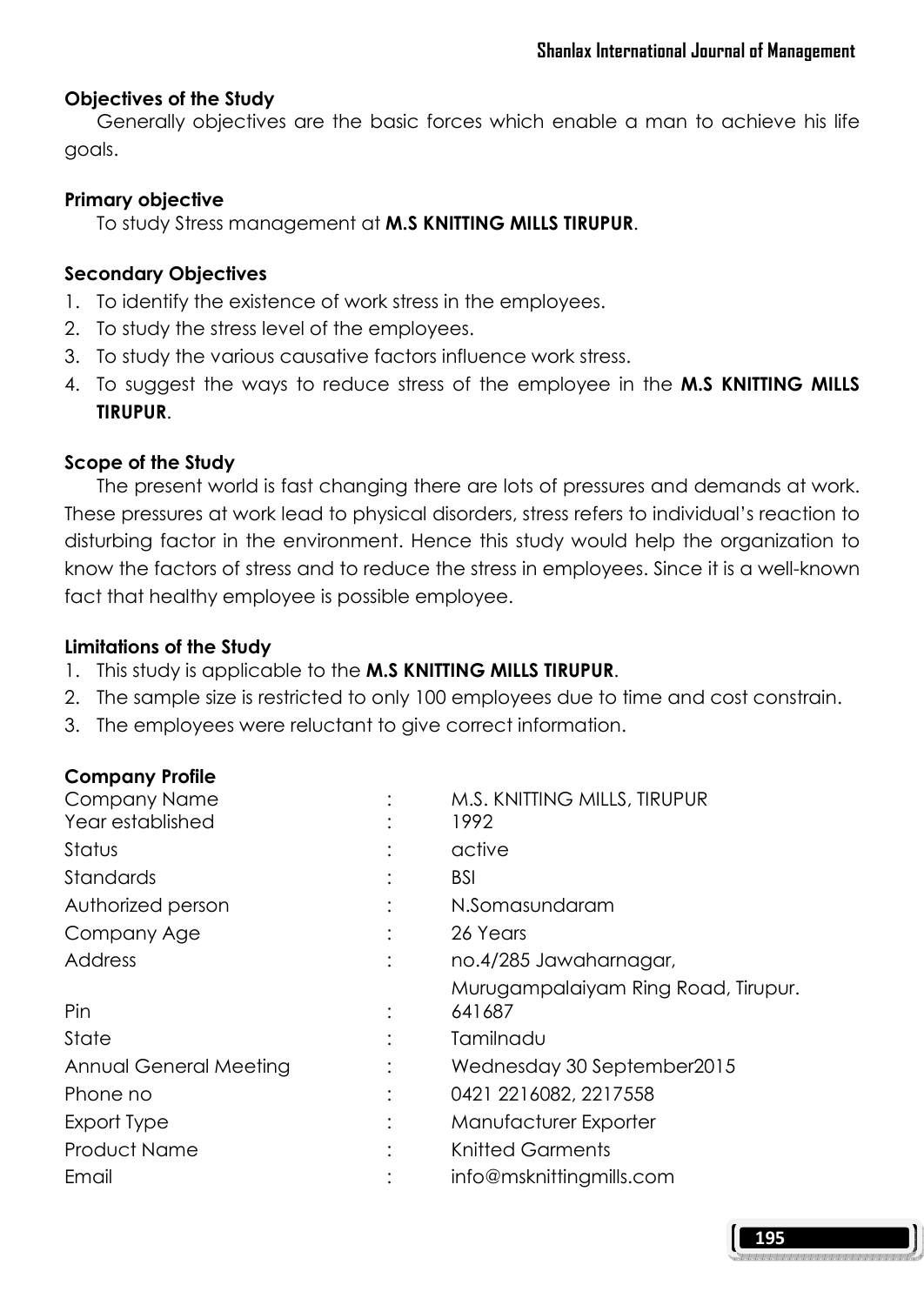## Industry Profile

 The Indian textile industry has a significant presence in the economy as well as in the international textile economy. Its contribution to the Indian economy is manifested in terms of its contribution to the industrial production, employment generation and foreign exchange earnings. It contributes 20 percent of industrial production, 9 percent of excise collections, 18 percent of employment in the industrial sector, nearly 20 percent to the country's total export earning and 4 percent to the Gross Domestic Product.

 In human history, past and present can never ignore the importance of textile in a civilization decisively affecting its destinies, effectively changing its social scenario. A brief but thoroughly researched feature on Indian textile culture.

### History of Textile Industry

 India has been well known for her textile goods since very ancient times. The traditional textile industry of India was virtually decayed during the colonial regime. However, the modern textile industry took birth in India in the early nineteenth century when the first textile mill in the country was established at fort gloster near Calcutta in 1818. The cotton textile industry, however, made its real beginning in Bombay, in 1850s. The first cotton textile mill of Bombay was established in 1854 by a Parsi cotton merchant then engaged in overseas and internal trade. Indeed, the vast majority of the early mills were the handiwork of Parsi merchants engaged in yarn and cloth trade at home and Chinese and African markets.The first cotton mill in Ahmedabad, which was eventually to emerge as a rival centre to Bombay, was established in 1861. The spread of the textile industry to Ahmedabad was largely due to the Gujarati trading class.

 The cotton textile industry made rapid progress in the second half of the nineteenth century and by the end of the century there were 178 cotton textile mills; but during the year 1900 the cotton textile industry was in bad state due to the great famine and a number of mills of Bombay and Ahmedabad were to be closed down for long periods.

 The two world wars and the Swadeshi movement provided great stimulus to the Indian cotton textile industry. However, during the period 1922 to 1937 the industry was in doldrums and during this period a number of the Bombay mills changed hands. The second World War, during which textile import from Japan completely stopped, however, brought about an unprecedented growth of this industry. The number of mills increased from 178 with 4.05 lakh looms in 1901 to 249 mills with 13.35 lakh looms in 1921 and further to 396 mills with over 20 lakh looms in 1941. By 1945 there were 417 mills employing 5.10 lakh workers.

 The cotton textile industry is rightly described as a Swadeshi industry because it was developed with indigenous entrepreneurship and capital and in the pre-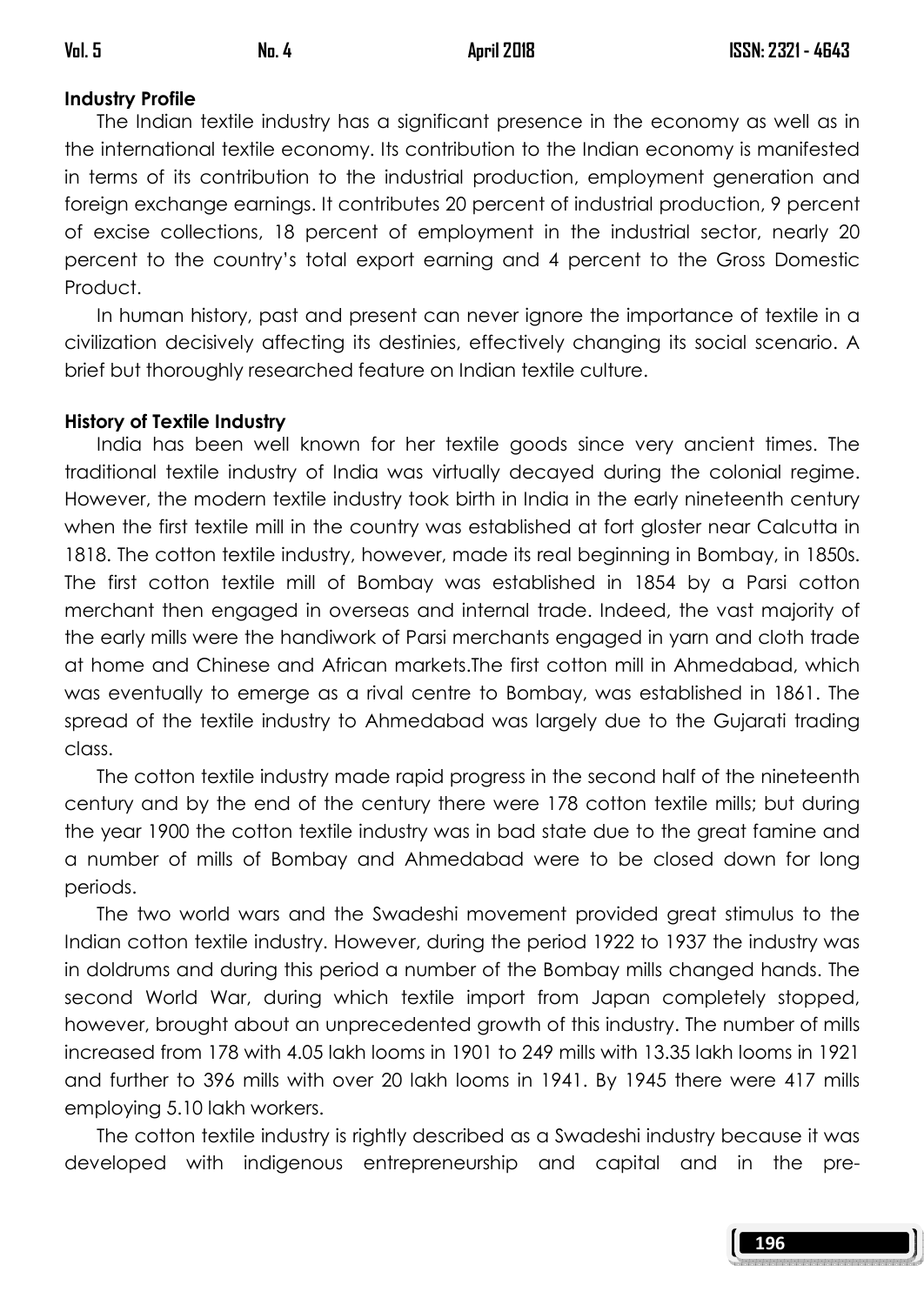independence era the Swadeshi movement stimulated demand for Indian textile in the country. The partition of the country at the time of independence affected the cotton textile industry also. The Indian union got 409 out of the 423 textiles mills of the undivided India. 14 mills and 22 per cent of the land under cotton cultivation went to Pakistan. Some mills were closed down for some time. For a number of years since independence, Indian millshad to import cotton from Pakistan and other countries.

 After independence, the cotton textile industry made rapid strides under the Plans. Between 1951 and 1982 the total number of spindles doubled from 11 million to 22 million.

#### Structure of Indias Textile Industry

 The textile sector in India is one of the worlds largest. The textile industry today is divided into three segments:

- 1. Cotton Textile
- 2. Synthetic Textiles
- 3. Other like Wool, Jute, Silk etc.

 All segments have their own place but even today cotton textiles continue to dominate with 73% share. The structure of cotton textile industry is very complex with co-existence of oldest technologies of hand spinning and hand weaving with the most sophisticated automatic spindles and loom. The structure of the textile industry is extremely complex with the modern, sophisticated and highly mechanized mill sector on the one hand and hand spinning and hand weaving (handloom sector) on the other in between falls the decentralized small scale power loom sector.

 Unlike other major textile-producing countries, India's textile industry is comprised mostly of small-scale, nonintegrated spinning, weaving, finishing, and apparel-making enterprises. This unique industry structure is primarily a legacy of government policies that have promoted labor-intensive, small-scale operations and discriminated against larger scale firms:

#### Composite Mills

 Relatively large-scale mills that integrate spinning, weaving and, sometimes, fabric finishing are common in other major textile-producing countries. In India, however, these types of mills now account for about only 3 percent of output in the textile sector. About 276 composite mills are now operating in India, most owned by the public sector and many deemed financially sick. In 2003-2004 composite mills that produced 1434 m.sqmts of cloth. Most of these mills are located in Gujarat and Maharashtra.

#### Spinning

 Spinning is the process of converting cotton or manmade fiber into yarn to be used for weaving and knitting. This mills chiefly located in North India. Spinning sector is technology intensive and productivity is affected by the quality of cotton and the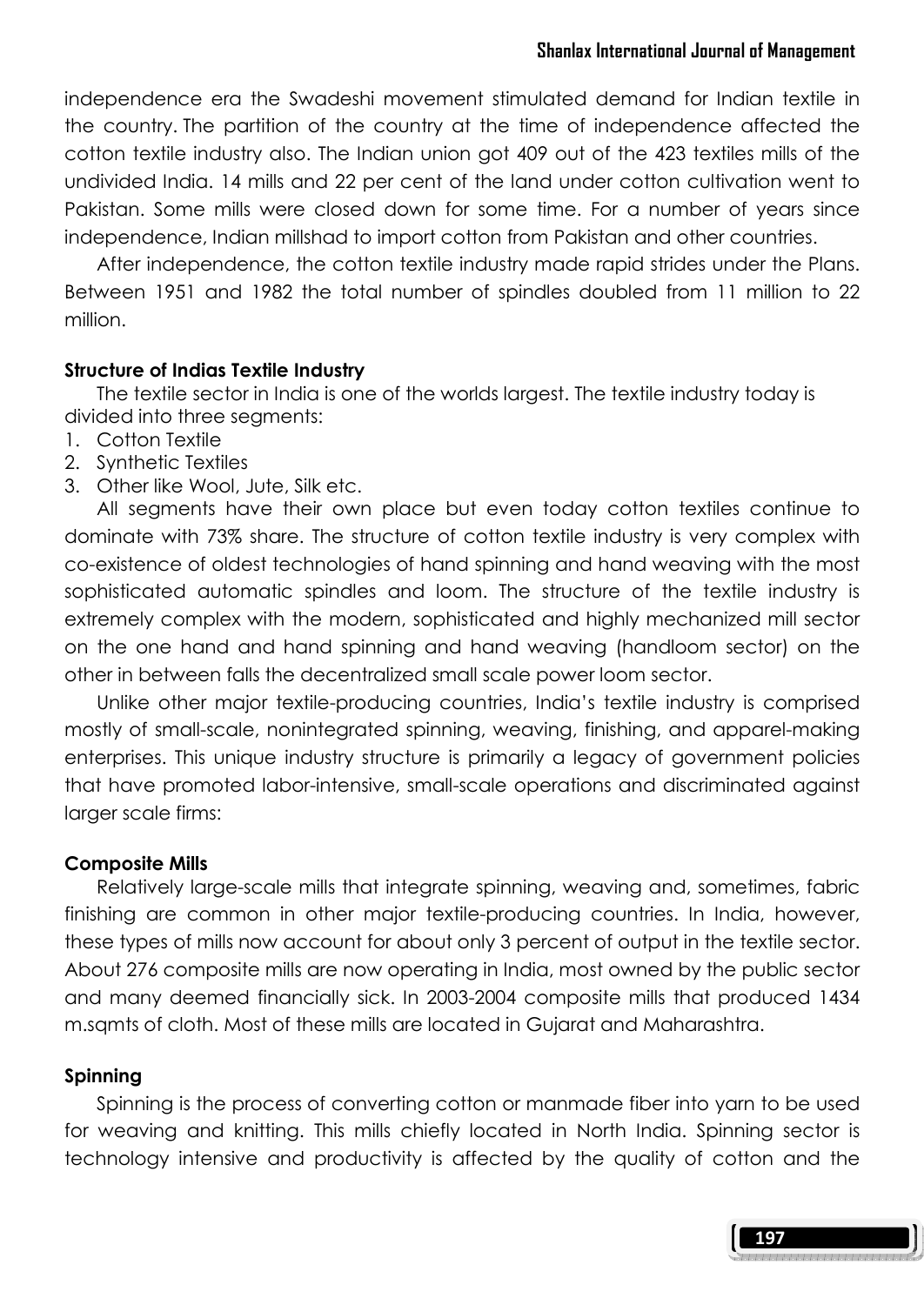cleaning process used during ginning. Largely due to deregulation beginning in the mid-1980s, spinning is the most consolidated and technically efficient sector in Indias textile industry. Average plant size remains small, however, and technology outdated, relative to other major producers. In 2002/03, Indias spinning sector consisted of about 1,146 small-scale independent firms and 1,599 larger scale independent units.

#### Weaving and Knitting

 The weaving and knits sector lies at the heart of the industry. In 2004-05, of the total production from the weaving sector, about 46 percent was cotton cloth, 41 percent was 100% non-cotton including khadi, wool and silk and 13 percent was blended cloth. Three distinctive technologies are used in the sector handlooms, powerlooms and knitting machines. Weaving and knitting converts cotton, manmade, or blended yarns into woven or knitted fabrics. Indias weaving and knitting sector remains highly fragmented, small-scale, and labour-intensive. This sector consists of about 3.9 million handlooms, 380,000 powerloom enter-prises that operate about 1.7 million looms, and just 137,000 looms in the various composite mills. Powerlooms are small firms, with an average loom capacity of four to five owned by independent entrepreneurs or weavers. Modern shuttleless looms account for less than 1 percent of loom capacity.

#### Fabric Finishing

 Fabric finishing (also referred to as processing), which includes dyeing, printing, and other cloth preparation prior to the manufacture of clothing, is also dominated by a large number of independent, small-scale enterprises. Overall, about 2,300 processors are operating in India, including about 2,100 independent units and 200 units that are integrated with spinning, weaving, or knitting units.

### Clothing

 Apparel is produced by about 77,000 small-scale units classified as domestic manufacturers, manufacturer exporters, and fabricators (subcontractors).

### Indian Cotton Industry at a Glance in 2015-2016

 India's export of cotton increased by 200,000 bales to reach 4.1 million bales in FY201415.India is one of the largest producers as well as exporters of cotton yarn and the Indian textile industry contributes about 11 percent to industrial production, 14 per cent to the manufacturing sector, 4 percent to the GDP and 12 per cent to the country's total export earnings.

 The cotton cultivation in India in stands 12.25 million hectares in 201516) Against about 11.5 million hectares last year. India is also the second largest producer of cotton in the world. Gujarat, Maharashtra, Andhra Pradesh (AP), Haryana, Punjab, Madhya Pradesh (MP), Rajasthan, Karnataka and Tamil Nadu (TN) are the major cotton producers in India.India has overtaken Italy and Germany, and is now the second largest textile exporter in the world. China is the biggest importer of raw cotton from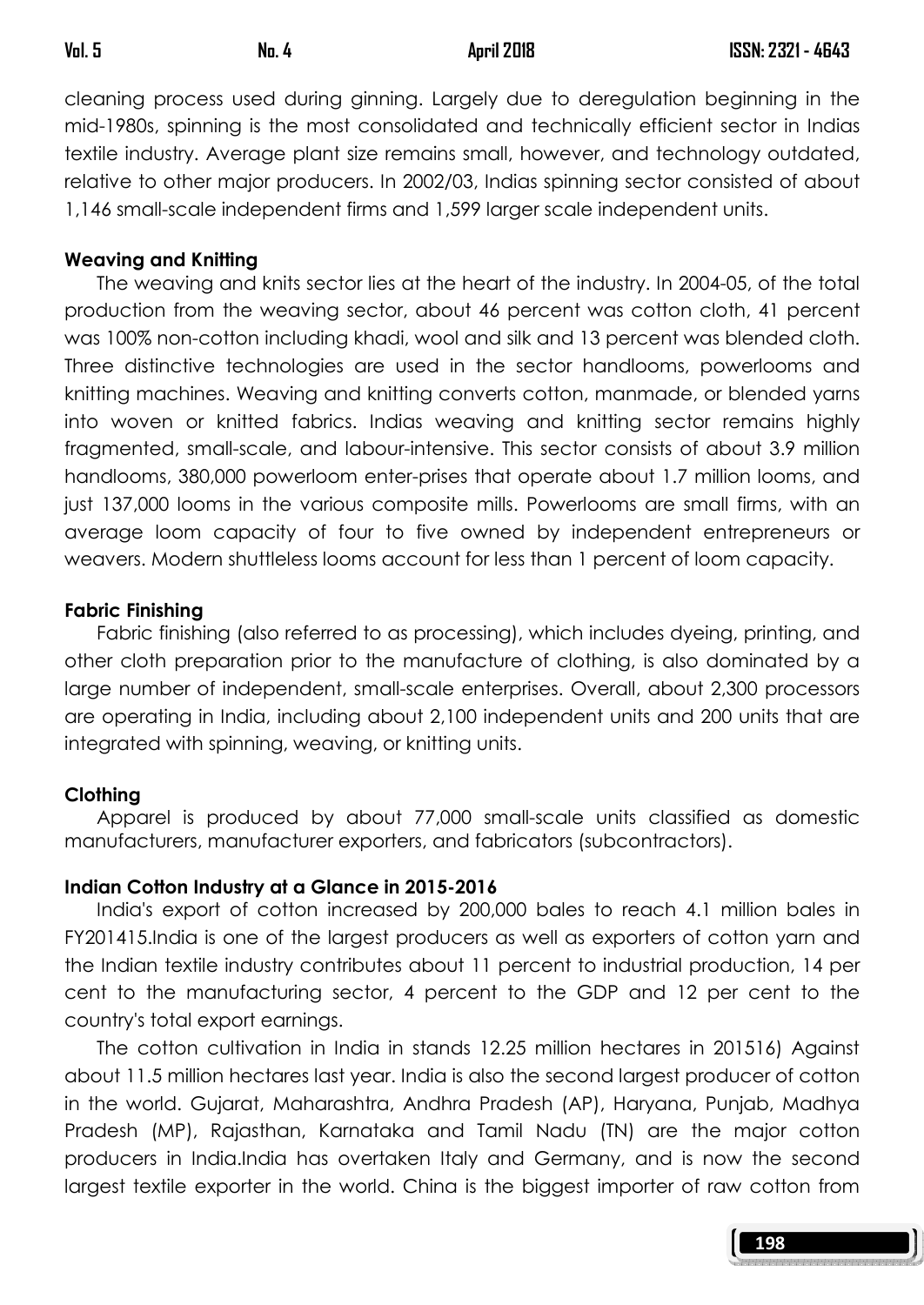India. The other major cotton importing countries from India are Bangladesh, Egypt, Taiwan, Hong Kong among others.

## Top 10 Companies in Tamilnadu

- 1. Gangotri Textiles Ltd
- 2. Bannari Amman Spinning Mills Ltd
- 3. Precot Meridian Ltd
- 4. Flora Textiles Ltd
- 5. Gem Spinners India Ltd
- 6. Lakshmi Mills Company Ltd
- 7. Loyal Textile Mills Ltd
- 8. Poppy's Knitwear Pvt Ltd
- 9. Jansons Industries Ltd
- 10. K.P.R.Mill Itd.

# Top 10 Companies in India

- 1. Arvind Ltd
- 2. Bombay Dyeing and Manufacturing Company Ltd
- 3. Bombay Rayon Fashions Ltd
- 4. Fabindia Overseas Pvt Ltd
- 5. Grasim Industries Ltd
- 6. JCT Ltd
- 7. Karnataka Silk Industries Corporation Ltd
- 8. Raymond Ltd
- 9. The Lakshmi Mills Company Ltd
- 10. Vardhman Textiles Ltd

### Top 10 Companies in World

 The below list is presented the list of top10cotton textile industries manufactures through the world.

- 1. Admiral sportswear
- 2. Aigle
- 3. Airness
- 4. Arvind Limited
- 5. Ashworth
- 6. Barking irons
- 7. Bombay dyeing
- 8. Bruno Banani
- 9. Canterbury of New Zealand
- 10. Cone mills corporation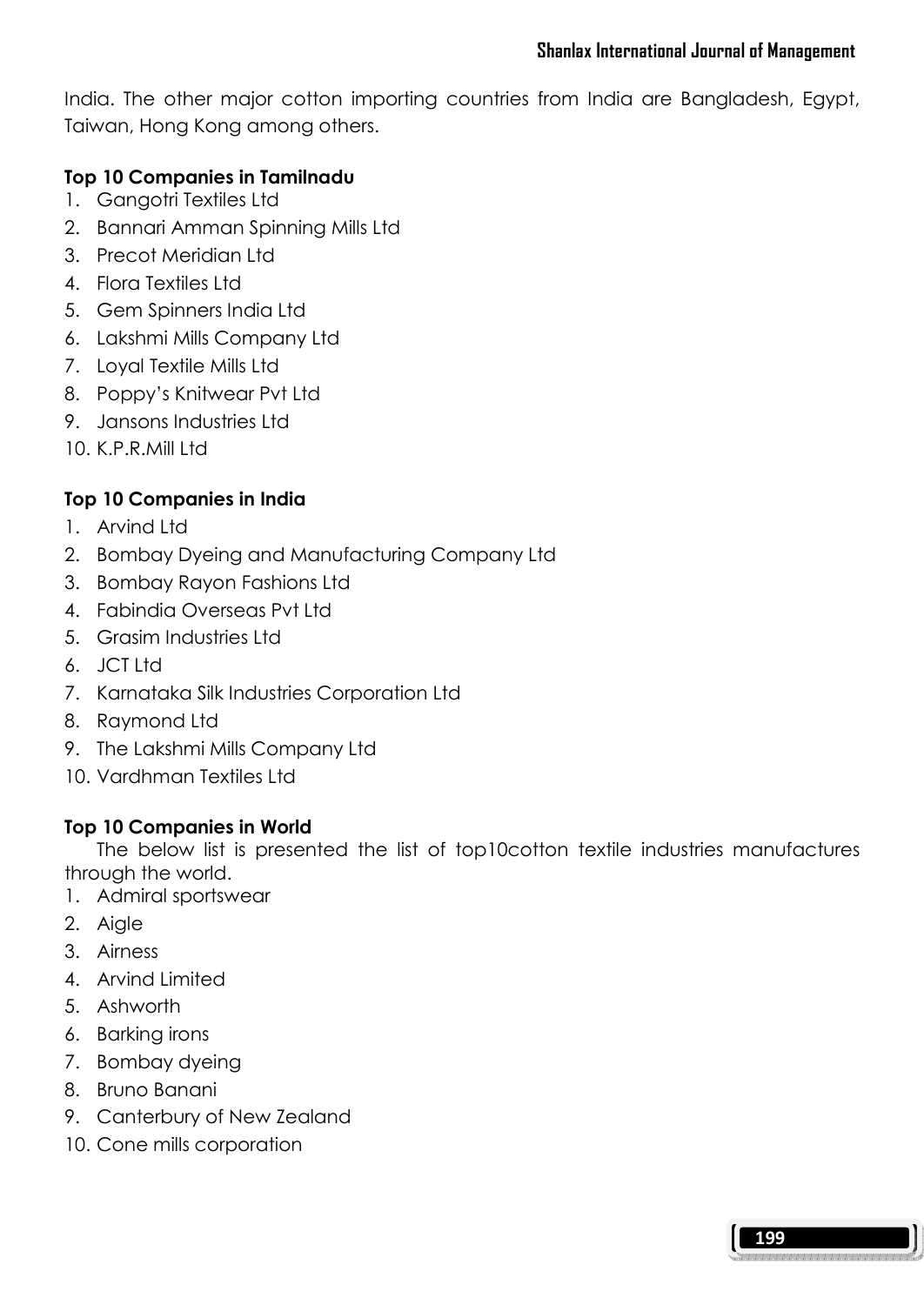200

## Review of Literature

20<sup>th</sup> century has been regarded as the period of incredible change in human history. Philosophers and science have been various names to this period. Peter ducker has called it "the age of discontinuity", John Galbarih called it "the age of future shock and hair Albrecht called it the age of anxiety". Stress has become the 21 century buzz word, from the high pervading corporate echelons to the bassinets of teaching infants nurseries we find this world liberally used. Stress is part of modern life. Various events in life cause stress, staring with the birth of a child and enduring with the death of dear one. The word stress is derived from a Latin word "Stringer", meaning to draw tight. From the view of physical sciences, the phenomena of stress are evident in all material when they are subjected to "Force, pressure, strain or strong-front". Stress is highly individualistic in nature. The present world is fact changing and there are lots of pressures and demands at work. These pressures at work lead the physical disorders. Stress refers to individuals reaction to disturbing factor or situation or what can be called environment stimuli as reflected in opportunity, constraint, or demand the outcomes of which is uncertain but important. Stressor for stimuli which includes "stress" for the affective (emotional) parts in the experience of incongruence, "symptoms" for physiological, behavior which deals with the emotional component in the experience incongruence (i.e.) stress.

### **Stress**

 Stress is a physiological and psychological reaction that results from an individual's beliefs that they are unable to meet the demand. This can be further broken down in to definition of a stress. Stress refers to an individual's response to a disturbing factor in the environment and the consequence as such reaction. Stress is mostly understood to be the negative. But it has positive dimension also. Where stress brings out something better from an individual, it is called us stress. According to the National Institutefor OccupationalSafety and Health, "Job stress is the harmful physical and emotional response that occurs when the requirements of the job do not match the capabilities, resources, or needs of the workers".

### **Definition**

 Ivancevich and mattes ondefine stress is simply as "The interaction of the individuals with the environment". But then give more detailed working definitions, as follows, an adaptive differences and or physiological process that is a consequences of any external (environment) action, situation or event that places physical and or psychological demands upon a person.

# Causes of Stress

 Companies must identify what causes stress in the workplace. Stress can be caused by a number of factors while on the job. An employee can be affected by usually long work hours or shift work. The amount of workload is a possible source of stress. An employee may has too many tasks to keep them busy. A major cause of stress is other